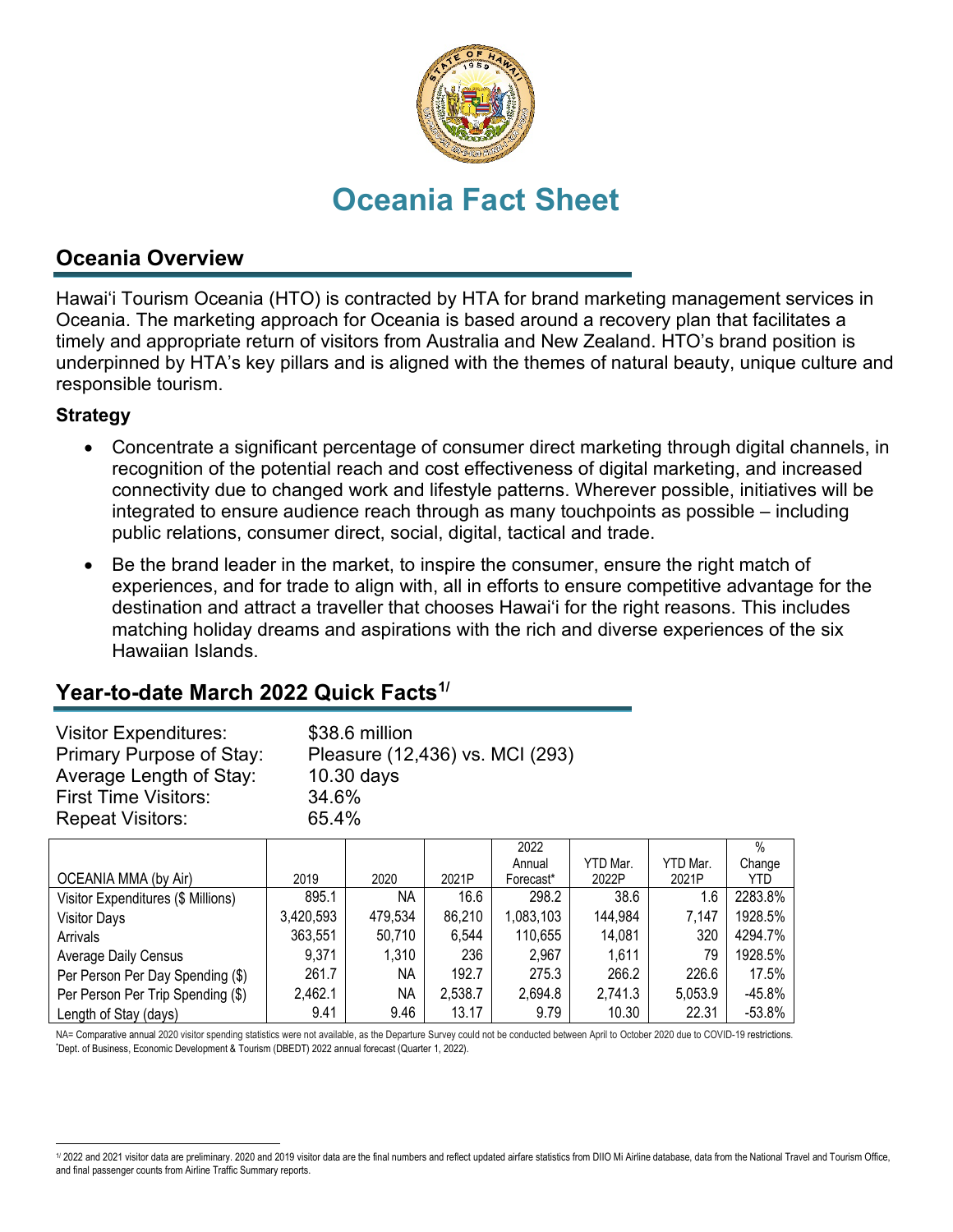# **Contact Information**

| <b>Hawai'i Tourism Authority:</b> | Maka Casson-Fisher, Brand Manager<br>Tel: (808) 973-2266<br>maka@gohta.net |
|-----------------------------------|----------------------------------------------------------------------------|
| <b>Hawai'i Tourism Oceania:</b>   |                                                                            |

| Australia and New Zealand: Darragh Walshe, Account Manager |
|------------------------------------------------------------|
| Tel: +64 (9) 977 2234                                      |
| dwalshe@hawaiitourism.co.nz                                |

## **Market Summary**

Prior to the global COVID-19 pandemic and Hawai'i's quarantine requirements for travelers, the State of Hawai'i achieved record-level visitor expenditures and arrivals in 2019 through February 2020. Due to concerns about the rapid surge of COVID cases worldwide and the limitations of Hawai'i's health care system, on March 17, 2020 Hawai'i Gov. David Ige asked visitors to [postpone their trips](https://www.staradvertiser.com/2020/03/17/breaking-news/hawaii-records-4-more-cases-of-coronavirus-including-big-islands-first-case/) for at least 30 days. The counties also began issuing stay-at-home orders. On March 26, 2020, the state implemented a 14-day mandatory travel quarantine. Subsequently, nearly all trans-Pacific and interisland flights were canceled, cruise ship activities were suspended and tourism to the islands all but shut down. This continued until mid-October 2020, when the state initiated the Safe Travels program, which allowed trans-Pacific travelers to bypass the quarantine if they had a valid negative test for COVID-19.

Through March 25, 2022, domestic passengers could bypass the State's mandatory five-day selfquarantine if they were up-to-date on their vaccination or with a negative COVID-19 pre-travel test result from a Trusted Testing Partner through the Safe Travels program. The Safe Travels Program ended on March 25, 2022, and domestic pre-travel requirements ceased as of March 26, 2022. Passengers arriving on direct international flights were subjected to federal U.S. entry requirements which included proof of an up-to-date vaccination document and negative COVID-19 test result taken within one day of travel, or documentation of having recovered from COVID-19 in the past 90 days, prior to their flight.

- Through the first quarter of 2022, there were 13,282 visitors from Australia, compared to 57,361 visitors in the first quarter of 2019.
- Through the first quarter of 2022 there were 799 visitors from New Zealand, compared to 11,237 visitors in the first quarter of 2019.
- There were 95 scheduled flights and 27,873 seats from Sydney Australia in the first quarter of 2022. There were 375 flights with 115,945 seats from Australia and New Zealand in the first quarter of 2019.
- For all of 2021, 4,481 visitors arrived from Australia, of which 3,254 visitors came on international flights while 1,227 came on domestic flights. Direct flights from Australia resumed in December 2021. In comparison, there were 41,399 visitors (-89.2%) from Australia in 2020, and 287,995 visitors (-98.4%) in 2019.
- In 2021, 2,063 visitors arrived from New Zealand on domestic flights as direct flights from New Zealand remained suspended. In comparison there were 9,310 visitors (-77.8%) from New Zealand in 2020, and 75,556 visitors (-97.3%) in 2019.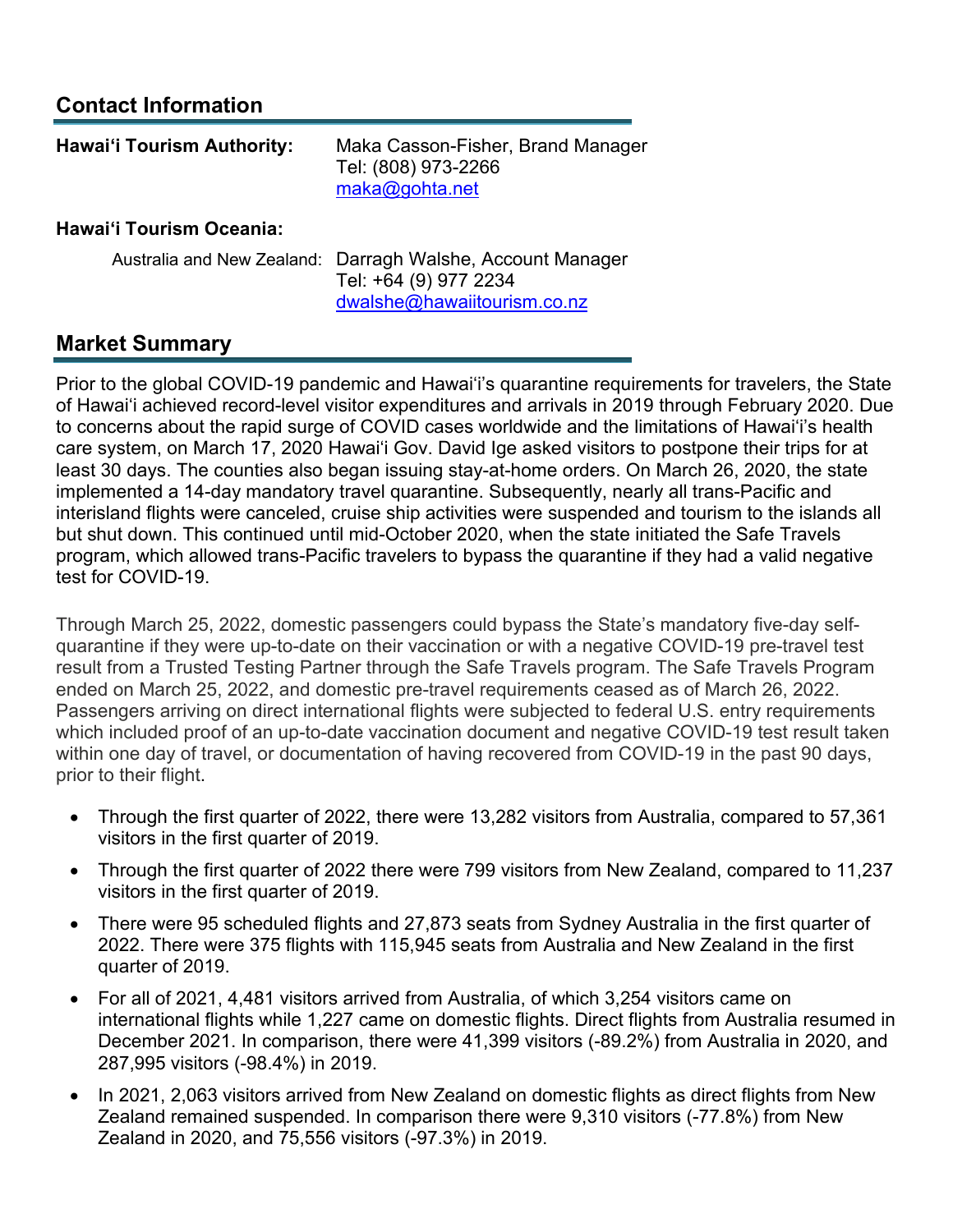• There were 19 scheduled flights and 5,396 seats from Oceania in 2021, compared to 328 scheduled flights and 95,737 seats in 2020, and 1,623 flights and 482,717 seats in 2019.

#### **Market Conditions**

- Optimism is returning to both Australia and New Zealand around COVID-19 and travel.
- Travel Trade events & activities have resumed in Australia. Confidence in booking international travel is returning with fewer travel restrictions & requirements.
- Sustainability is a trend, with travel agents reporting that consumers are becoming more interested in taking a trip that has positive environmental benefits.
- Now that travel restrictions have been lifted in New Zealand, the pent-up demand is seeing a large volume of international bookings.
- The cruise market is coming back very strong with bookings being made 2-3 years in advance. Cruise Travel will resume in Australia beginning April 17.
- Qantas resumed SYD-HNL on March 27, 2022. Hawaiian Airlines increased non-stop flights from SYD-HNL to five times a week from mid-April.
- Hawaiian Airlines will resume non-stop flights, three times a week, between AKL-HNL beginning July 4, 2022.
- Currently, the exchange rates remain at AUD.74cents and NZD.68cents against the USD.

| <b>OCEANIA MMA (by Air)</b> | 2019    | 2020   | 2021P | YTD Mar.<br>2022P | YTD Mar.<br>2021P | % change<br>YTD |
|-----------------------------|---------|--------|-------|-------------------|-------------------|-----------------|
| O'ahu                       | 356,298 | 49,419 | 5,090 | 13,304            | 172               | 7621.8%         |
| Maui County                 | 61,691  | 7,371  | 1,183 | 1,916             | 95                | 1907.1%         |
| Maui                        | 60,582  | 7,202  | 1,146 | 868,              | 95                | 1856.6%         |
| Moloka'i                    | 4,680   | 703    | 21    | 23                |                   | NА              |
| Lāna'i                      | 6,129   | 718    | 36    | 107               |                   | NА              |
| Kaua'i                      | 32,168  | 4,177  | 671   | 781               | 34                | 2202.3%         |
| Island of Hawai'i           | 47,411  | 6,377  | 604   | 1,812             | 58                | 3024.1%         |

## **Distribution by Island**

# **Airlift: Scheduled Seats and Flights**

| Scheduled       | 2022    |        |        |        |         | 2021 |    |    |       | %CHANGE |           |                |           |           |           |
|-----------------|---------|--------|--------|--------|---------|------|----|----|-------|---------|-----------|----------------|-----------|-----------|-----------|
| seats           | r.<br>u | Q2     | Q3     | Q4     | Annual  | σ.   | Q2 | Q3 | Q     | Annual  | Q1        | Q <sub>2</sub> | Q3        | Q4        | Annual    |
| <b>OCEANIA</b>  | 27.873  | 57.665 | 82.789 | 87.114 | 255.441 |      |    |    | 5.396 | 5.396   | <b>NA</b> | <b>NA</b>      | <b>NA</b> | 1514.4    | 4633.9    |
| Auckland        |         |        | 21724  | 26163  | 47.887  |      |    |    |       |         | <b>NA</b> | <b>NA</b>      | <b>NA</b> | <b>NA</b> | <b>NA</b> |
| <b>Brisbane</b> | 2.010   | 8,710  | 9.715  | 8,710  | 29.145  |      |    |    |       |         | NA        | ΝA             | <b>NA</b> | <b>NA</b> | <b>NA</b> |
| Melbourne       | 25.863  | 48.955 | 51.350 | 52.241 | 178.409 |      |    |    | 5.396 | 5.396   | <b>NA</b> | <b>NA</b>      | <b>NA</b> | 868.      | 3206.3    |
| Sydney          | 27.873  | 57.665 | 82.789 | 87.114 | 255.441 |      |    |    | 5.396 | 5.396   | <b>NA</b> | <b>NA</b>      | <b>NA</b> | 1514.4    | 4633.9    |

Source: DBEDT analysis based on scheduled seats from Diio Mi flight schedules as of April 26, 2022, subject to change.

| Scheduled       | 2022   |          |     |     |        | 2021         |    |    |    |          | %CHANGE   |           |           |           |           |
|-----------------|--------|----------|-----|-----|--------|--------------|----|----|----|----------|-----------|-----------|-----------|-----------|-----------|
| flights         | ົ<br>u | Λí<br>uz | Q3  | Q4  | Annual | $\sim$<br>O. | Q2 | Q3 | Q4 | Annuai   | Q1        | ∩∩<br>QZ  | Q3        | Q4        | Annual    |
| <b>OCEANIA</b>  | 95     | 190      | 278 | 291 | 854    |              |    |    | 19 | 19       | <b>NA</b> | <b>NA</b> | <b>NA</b> | 1431.6    | 4394.7    |
| Auckland        |        |          |     | 90  | 167    |              |    |    |    |          |           |           | <b>NA</b> | <b>NA</b> | <b>NA</b> |
| <b>Brisbane</b> |        | 26       | 29  | 26  | n-     |              |    |    |    |          | N۵        | <b>NA</b> | <b>NA</b> | <b>NA</b> | <b>NA</b> |
| Melbourne       | 89     | 164      | 172 | 175 | 600    |              |    |    | 19 | 10<br>ıз | NA        | <b>NA</b> | <b>NA</b> | 821.      | 3057.9    |
| Sydney          | 95     | 190      | 278 | 291 | 854    |              |    |    | 19 | 10       | ΝA        | <b>NA</b> | <b>NA</b> | 1431.6    | 4394.7    |

Source: DBEDT analysis based on scheduled flights from Diio Mi flight schedules as of April 26, 2022, subject to change.